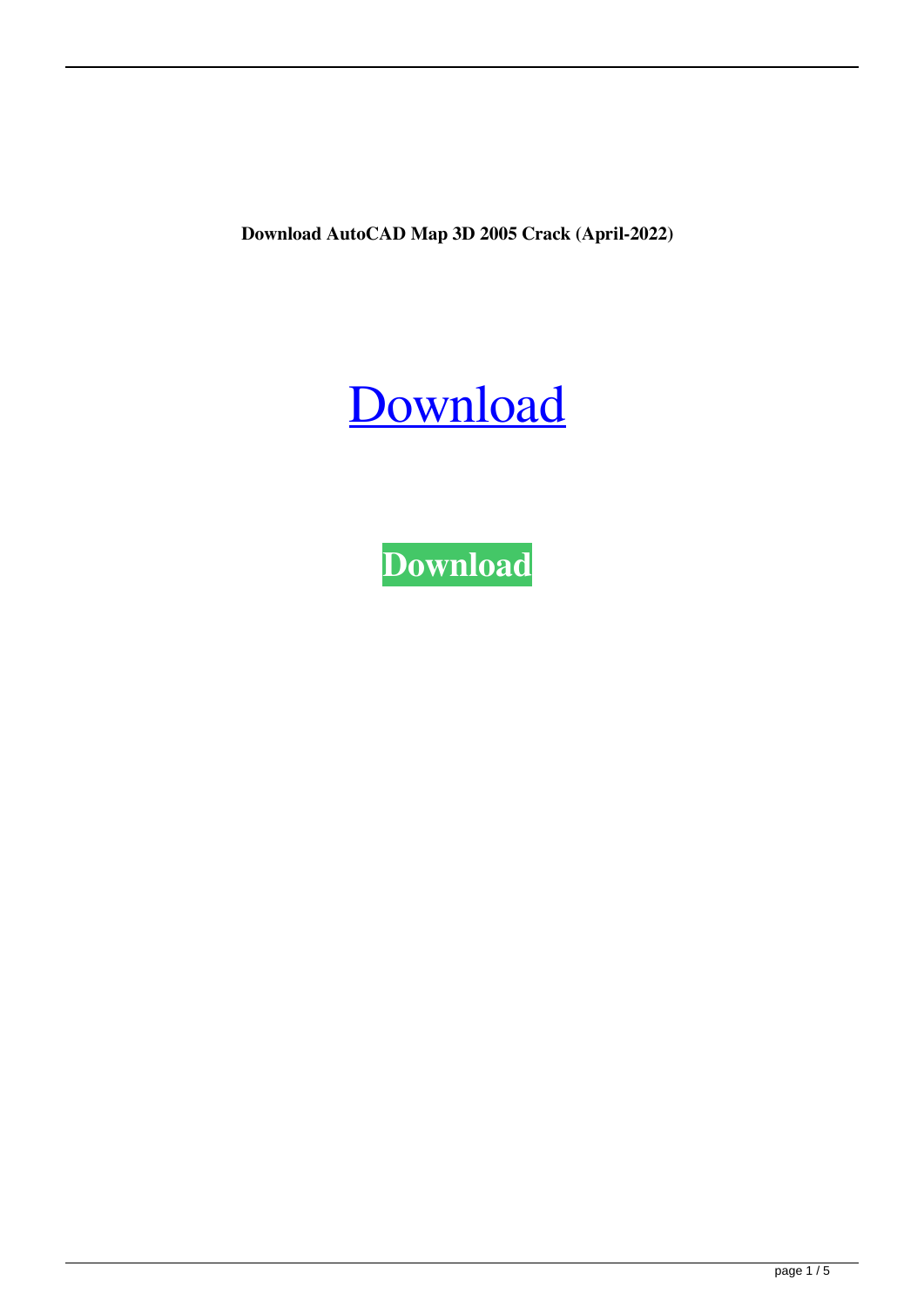With thousands of members, we're sure that you'll find someone with an answer for your question. Use the contact link at the bottom to let us know you're here and a member to get feedback from other members.[A case report of highgrade fibromyxoid sarcoma of the calf muscle]. A 57-year-old man consulted our hospital with a painful swelling of the left calf. Physical examination revealed a mass 4 cm in diameter on the medial aspect of the lower leg. It was elastic, firm, and with indistinct margins. Laboratory findings revealed a slightly elevated white blood cell count and an elevated S100-protein level. Magnetic resonance imaging revealed a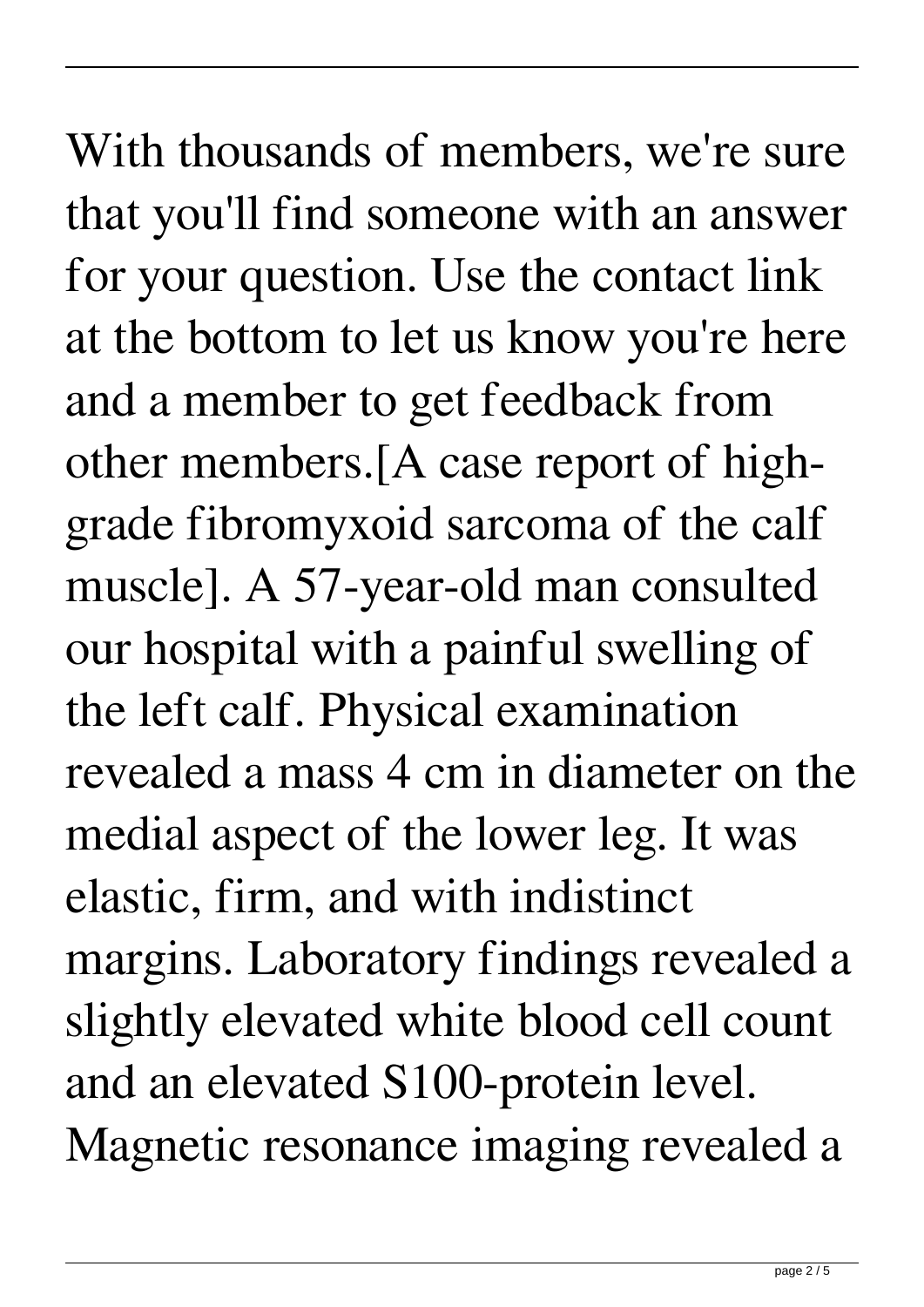## mass of 13 cm in diameter involving the lower leg and popliteal fossa. CT and angiography revealed multiple enlarged regional lymph nodes. On biopsy, there was a myxoid spindle cell proliferation. Immunohistochemical staining was positive for vimentin and desmin. The tumor was considered to be high-grade fibromyxoid sarcoma. The patient was referred to a sarcoma treatment center. He refused to undergo surgery, radiotherapy, and chemotherapy. Two years later, he has suffered no symptoms and CT showed no change in the tumor size or lymph nodes. High-grade fibromyxoid sarcoma of the lower extremity has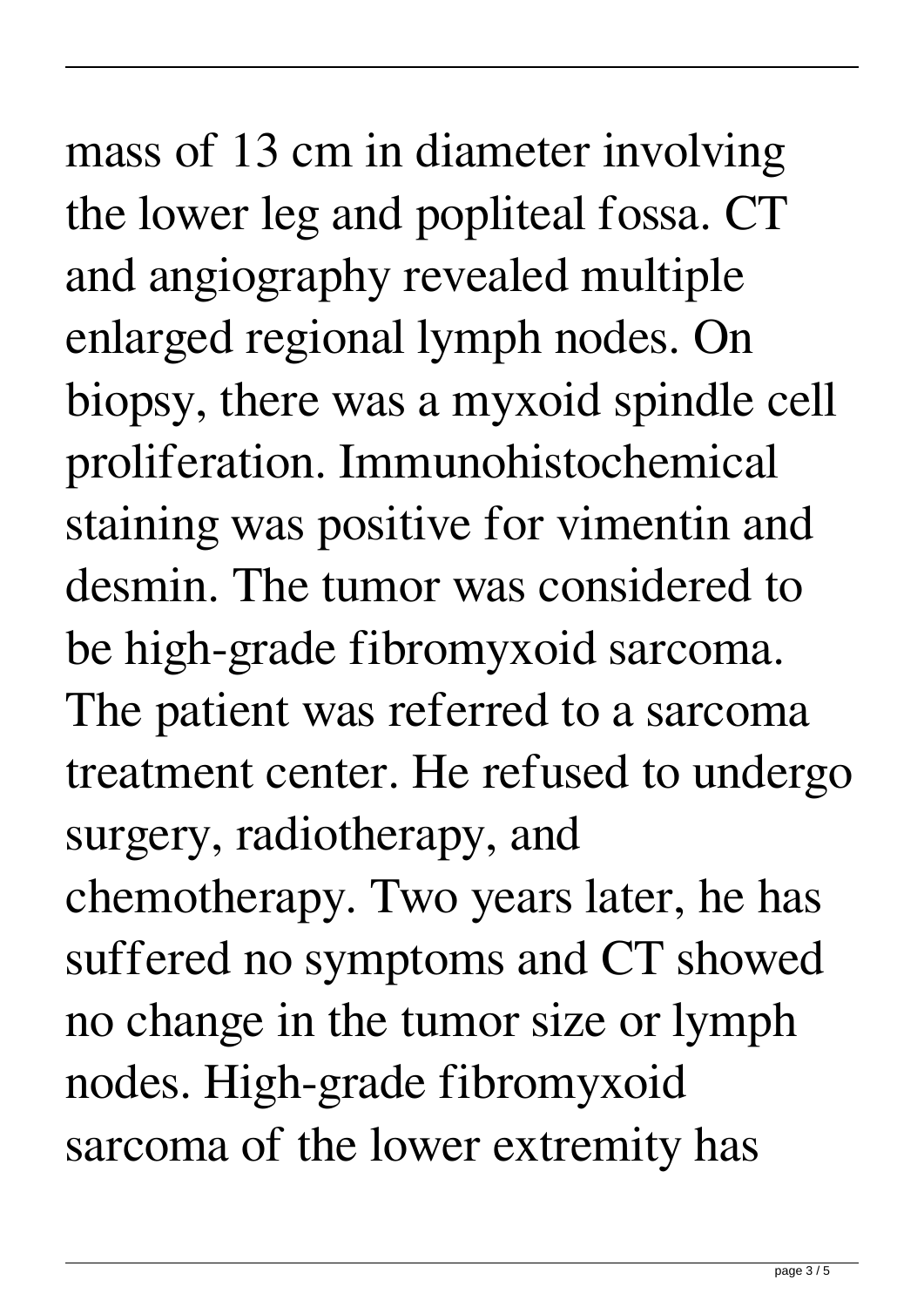been reported rarely, and in the present case the patient was relatively young and refused further treatment. To our knowledge, this is the first report of a case of high-grade fibromyxoid sarcoma of the calf muscle.Q: Вывод массива в список по очереди Извините за глупый вопрос. Есть массив файлов со строками и нужно сформировать список с массивом как рисунок. int  $i = 0$ ; list F;

AutoCAD Map 3D. Welcome to the Autodesk Forum on AutoCAD Map 3D. Share your knowledge, ask questions, and explore popular AutoCAD Map 3D topics. â–¼ Home